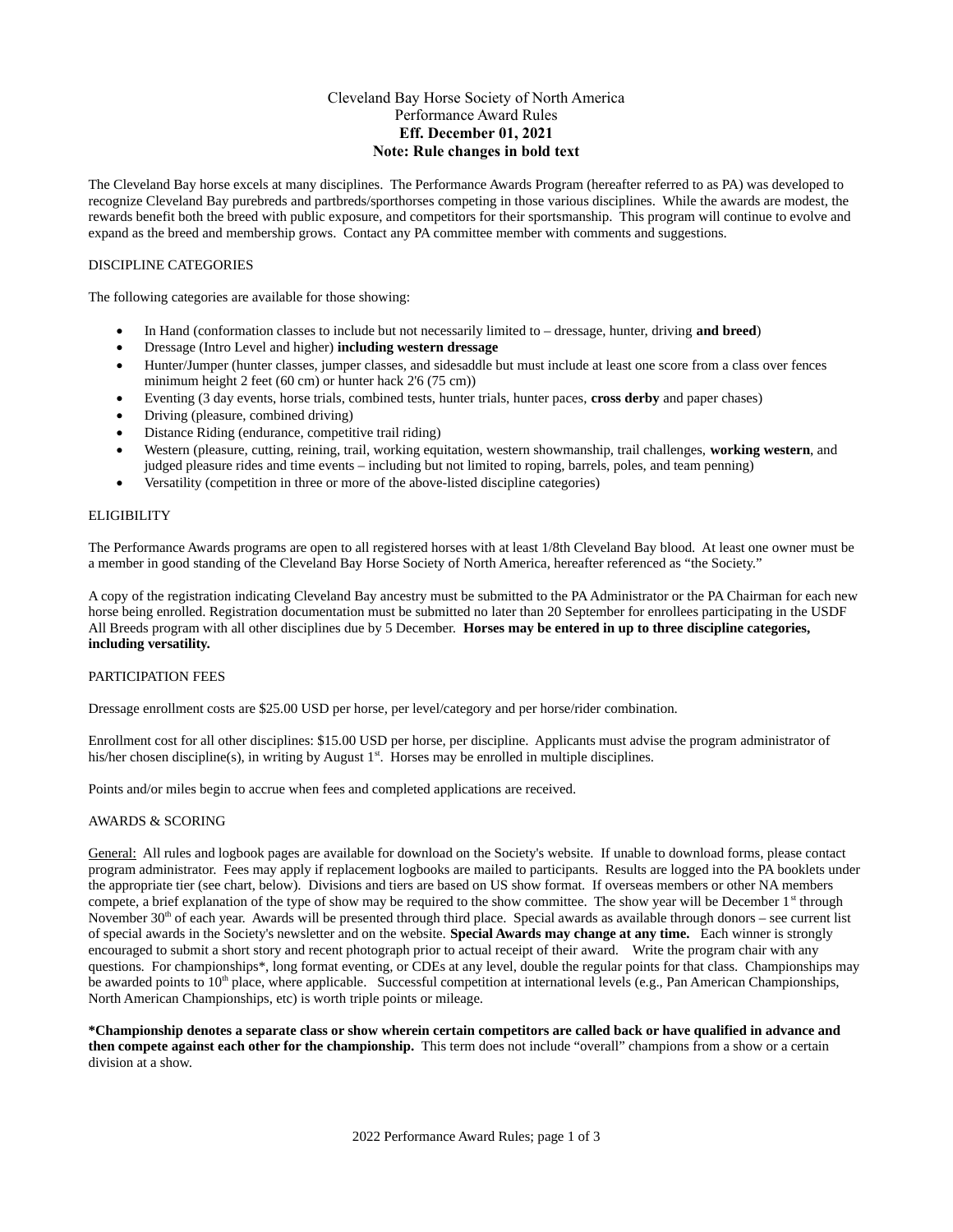Performance Awards (PA) committee may contact owner/rider for an explanation of the logbook. Unless otherwise stated, ties will be broken by utilizing tabulated scoring in the method appropriate for that particular discipline.

All books, (whether minimum showings were obtained or not) must be received by December  $5<sup>th</sup>$  of that calendar year. A show official must sign logbooks for points to count, or, if documentation is available from the governing organization (eg, USEF, USDF, MHSA, CDS, ADS, etc), containing all required information, including placing and number of horses competing in class, this may be submitted in lieu of a signature along with the filled out logbook. If uncertain whether a show document is acceptable,

# *CONTACT ADMINISTRATOR OR CHAIR IMMEDIATELY WITH QUESTIONS*

A single signature for multiple classes at the same show is acceptable.

Distance Riding enrollees: Awards will be based solely upon completion miles. Logbooks are to be signed by the Ride Manager. No distinction will be made with regard to "Introductory," Limited Distance, or Endurance miles. Likewise, no distinction will be made with regard to CTR classes. Additionally, no distinction will be made between miles completed in one-day rides versus multi-day rides. All competitions MUST BE sanctioned by the appropriate organization, e.g. AERC or, in the case of "introductory" endurance rides, held in conjunction with a sanctioned endurance ride. Introductory Rides must cover a minimum of 10 miles and require participants to present for pre- and post-ride vet checks with the exams being recorded on vet cards. Vet cards for each ride entered must be submitted with the logbook at the end of the year, and will be returned to the owner/rider for his or her records.

Dressage enrollees: Awards are based on scores earned in competition by specific horse/rider combinations, rather than ribbon placing or points. An exception to the number of entries per class required for points is made for  $3<sup>rd</sup>$  level and above  $3<sup>rd</sup>$  level and above will receive full points regardless of the number of starters in the class in calculating points for the special awards. This exception also applies to Dressage classes that are entered in Versatility. The horse/rider combination mus have at least three scores at Intro Level or higher to be eligible for awards. The pair's best 12 scores count, but all scores must be listed.

Dressage scores will be calculated as follows:

- The three (3) highest percentile scores, averaged, will be used to determine "dressage category" awards;
- All scores, up to the maximum of 12 class showings, will be used to determine special awards. If more than 12 scores are submitted, the best 12 will be used.

All information must be completed on log sheet, including placing, number of horses in class and points (this information is used to calculate points for special awards and sponsored trophies). **Scores/points for all other disciplines are explained below +**

Like the disciplines using a tabulated score, Dressage scores will be adjusted based on a tier system. For Tier 1 rated shows, the scores will not be adjusted. For Tier 2 rated shows, scores will be adjusted down by 3% of the total score. For Tier 3 rated shows, scores will adjusted down by 6% of the total score. For those competing in regional championships, **scores will be adjusted up by 3% to their final score.** Competitors will need to record the show's appropriate tier on the log sheet.

For those showing under foreign Dressage Society recognized tests the same Tier system will be in effect with tests being applied to their equivalent USDF levels.

For those showing USEA tests at dressage shows: Tests MUST show total points and maximum possible points to be converted into a percentage in order to count (not left-in penalty points). Test will be placed with equivalent USDF test (i.e., Beginner Novice/Novice tests will be considered Training Level; Training tests will be considered First Level, etc).

- Dressage awards will be separated into the following categories:
- Introduction no distinction between Open or AA
- Training Level Open Riders or Adult Amateur
- First Level Open Riders or Adult Amateur
- Second level and Above No distinction between Open or AA
- FEI Young Horse

Enrollees must declare if they are an adult amateur or Open on log sheet. Junior/Young Rider enrollees must declare if they wish to be considered Adult Amateur or Open.

Horses competing in Musical Freestyles, Pas de Deux, Prix Caprilli, Quadrille or other specialized test will record those scores with the equivalent level of test (i.e., First Level Freestyle will be placed/scores with the First Level tests). If you have a question where your test should be located, please contact the Dressage Committee adviser.

Those competing in Material or Dressage Equitation will be placed with the level that is appropriate. (i.e., if an equitation class has riders doing shoulder in, then that class will be placed with the Second Level scores).